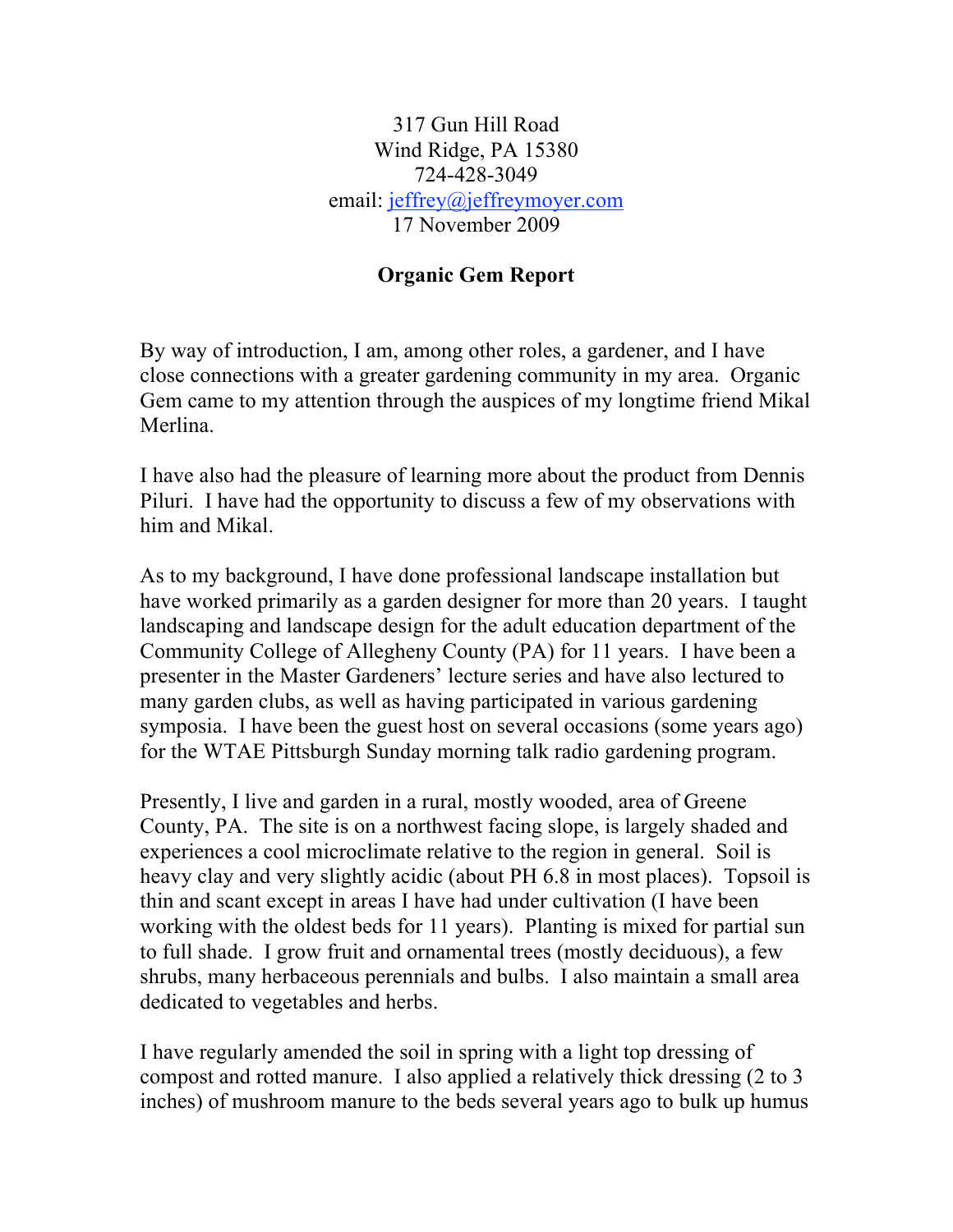content. Prior to this past season (2009), I had augmented soil fertility by scratching in slow release granular fertilizer (10-10-10 and 5-10-10) in early spring and periodically thereafter for plants that are heavy feeders, amounting to 50 to 70 lbs annually over a cultivated area of about 6,000 sq ft. I followed a regimen of proprietary sprays (Orthene, Orthenex and Daconil) to control insects and disease. I also have a persistent problem, common to this area, of damage from deer browsing. I had attempted to control this with a home-concocted egg-based spray. This was marginally successful but not always efficacious.

After consulting with Dennis and Mikal, this past season I decided to alter the foregoing routine in favor of OG. I shall attempt to relate methodologies and results. Please keep in mind that observations are anecdotal, since, under the circumstances, it was not possible to isolate a control group against which to base comparisons. We intend to remedy that in future.

This past season I used OG exclusively to fertilize the garden. Initially, I had a gallon each of traditional OG and the new blend. It had been my intention to segregate treated areas accordingly, but I was unable to maintain this practice throughout the season, so I have no observations to offer regarding the relative merits of the two products. Again, this is a test measure that we hope to remedy next season. Also, for curiosity's sake, I applied the usual compost/manure dressing to certain beds but not to others.

I began treatment of the soil in planting beds after new growth emerged in the spring (late March) at the recommended rate of about 2 oz per gallon of water. Per Mikal's advice, I supplemented the mix with diluted blackstrap molasses. Where applicable and plants were accessible, I continued ground application at about 1 month intervals throughout the growing season. For plants that are heavy feeders, such as roses and tomatoes, I used a higher concentration of OG (about 3 to 4 oz per gallon). Once plants were sufficiently leafed out, I commenced foliar spraying (without molasses) at a dilution of  $1\frac{1}{2}$  to 2 oz per gallon and continued application at about 7 to 10 day intervals. There were, however, two gaps exceeding 2 weeks. I shall remark on these directly.

**Results and Observations**. It was evident later in the spring (late April and May) that new plant growth was healthy and vigorous, including the beds that received no compost/manure dressing. In comparing growth to other gardens nearby, plants in my garden appeared to be farther ahead than the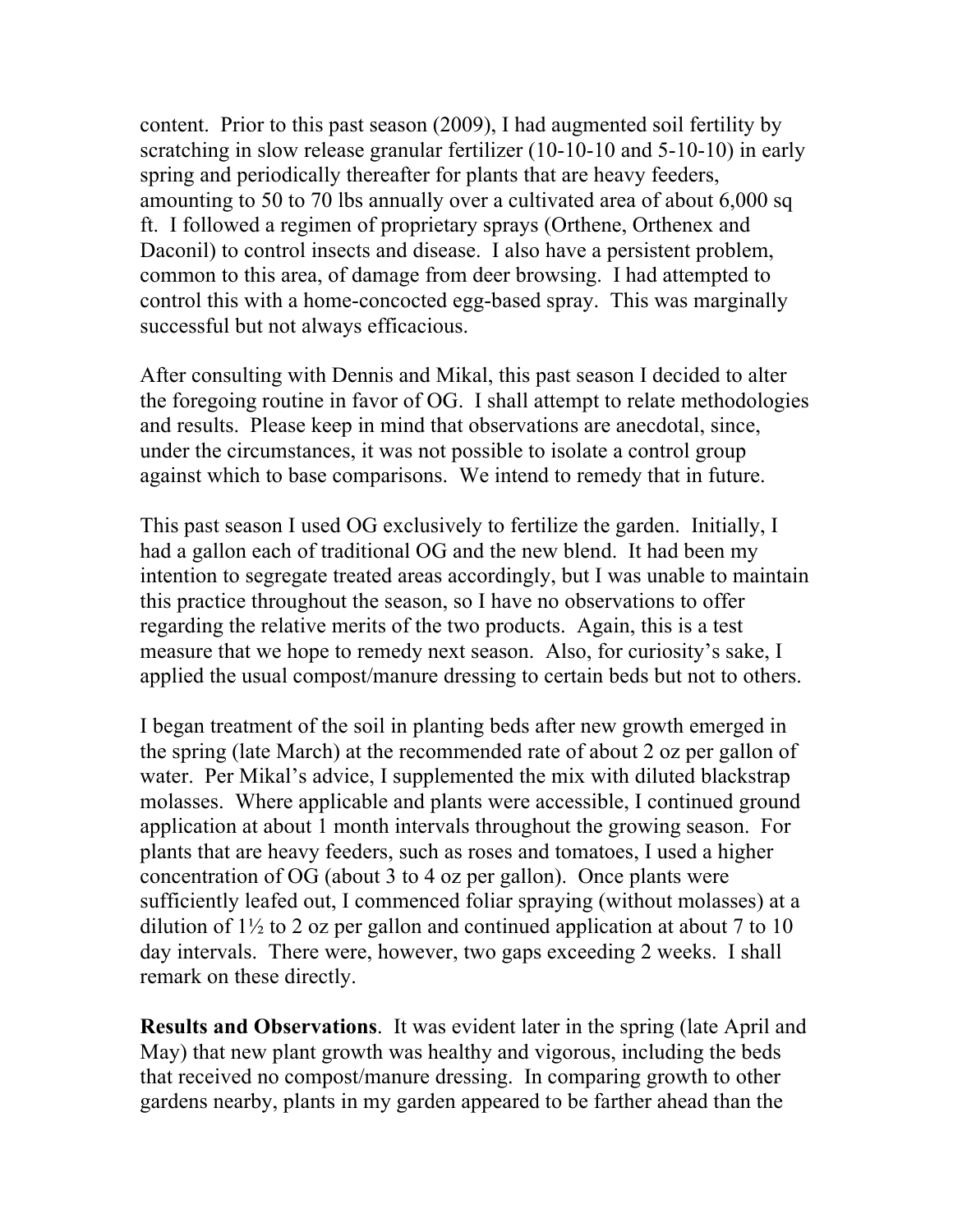norm. Although by the end of the season it was apparent that plants, which had received the compost/manure dressing, had performed better, results overall were comparable or superior to years when I had applied granular fertilizer.

I had decided not to use any of the proprietary insect/disease control sprays previously indicated, unless conditions warranted them. Initially, I noted little damage from insects or fungus while I was spraying OG at approximately weekly intervals. However, after a hiatus of a little over 2 weeks (I had been abroad), I returned to find considerable fungus (mostly powdery mildew on phlox, etc.) as well as some insect damage. On this occasion, I sprayed affected plants with Daconil or Orthenex (although not vegetable plants) and then resumed the regimen of foliar spraying with OG. As long as I continued this routine, the spread of damage was either arrested or slowed considerably. I should point out that this past summer was exceptionally cool, cloudy and dank: conditions, of course, that favor fungal diseases.

I continued the routine of foliar spraying at approximate one week intervals through the growing season until mid August, especially to vegetables, roses and other plants susceptible to problems. During this period there was minimal (certainly acceptable) damage from insects and fungus. In previous seasons I had had disappointing harvests from cucurbits, especially cucumbers (Asian and English), due to bacterial wilt introduced by insects, such as the cucumber beetle. Characteristically, many plants withered before even bearing fruit. By contrast, this past season, I harvested summer squash until the beginning of October and cucumbers until early September. It is a significant improvement over previous seasons, and, in the case of the cucumbers, might have continued longer if the regimen had not been interrupted once more.

In mid August I depleted my supply of OG. It was about 2 weeks before I secured additional product, so there was a gap in the foliar spraying regimen. It was, perhaps, a fortuitous oversight, since it allowed "negative" results to be observed. Toward the end of this second hiatus, there was a marked increase in insect damage as well as fungus, such as powdery mildew and black spot. Cucumber vines, for example, showed increased signs of wilt, and tomato plants began to evidence Late Blight, a fungal borne affliction rampant in the area this past season. Subsequently, the crop failed entirely,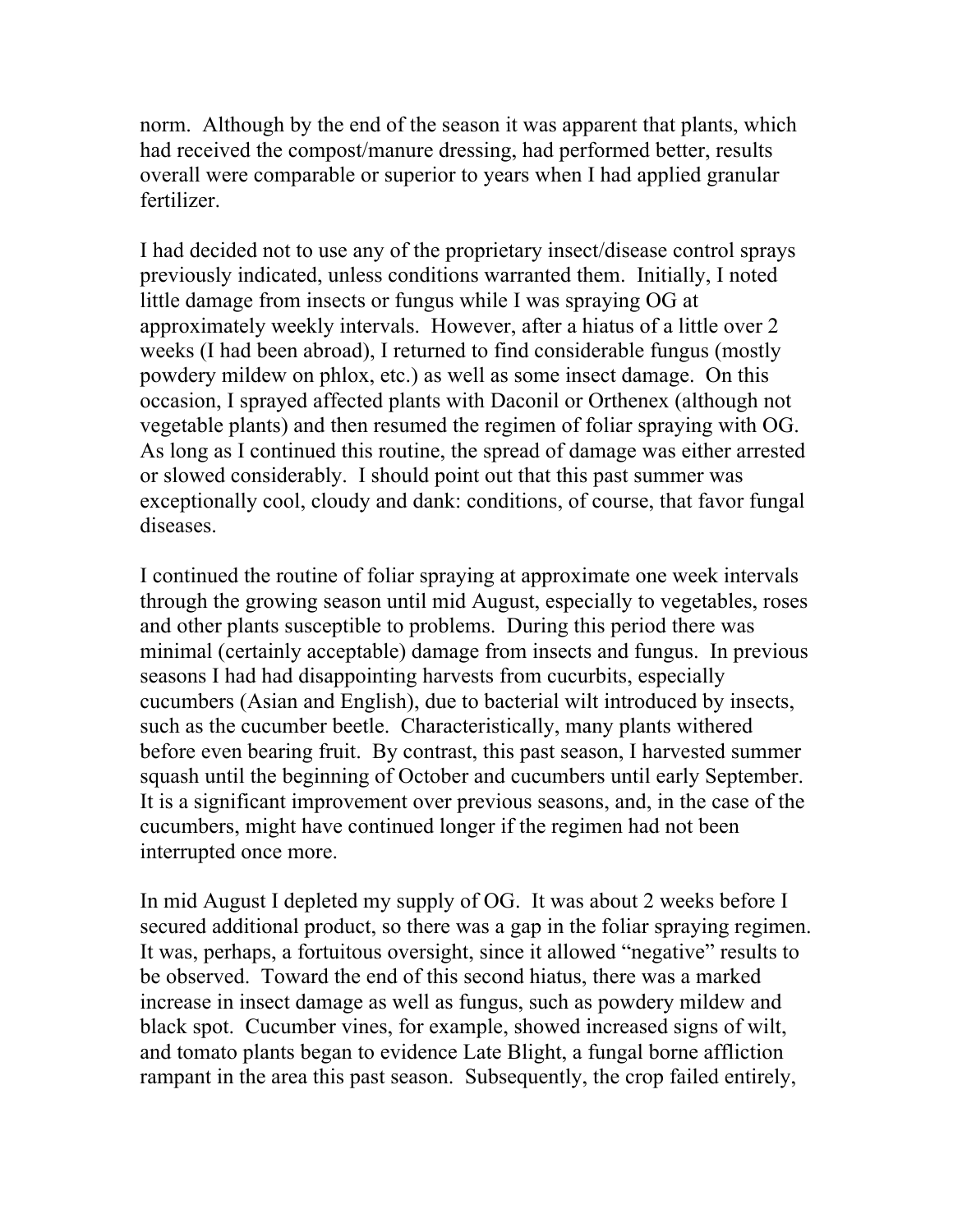whereas previously the plants were relatively healthy, considering the unfavorable climatic conditions.

My conclusion is that OG, applied as a foliar spray at about one week intervals, is, in itself, a significant deterrent to both insect and fungal damage.

The other prime conclusion is that, in terms of plant health, performance and vigor, the use of OG alone achieved results at least equal or superior to previous seasons when I applied granular chemical fertilizer.

I would also like to address the issue of deer damage further. As noted, in previous seasons my attempts to control deer browsing with an egg-based spray were marginally successful. During this past season, however, there was far less damage than in previous years. What damage that did occur was only when the "fish" had worn or washed off the plants over time (usually after about 8 to 10 days, depending on conditions). From my point of view, this is a major "side" benefit of the product, one that many gardeners in this region would value.

**Future Testing**. I would like to further test and study OG under more controlled and objective circumstances. To this end, we have available a parcel of bottomland that should be quite suitable for this purpose. This land is flat, open and uniform. Since it is bottomland, there is a greater depth of topsoil than on the hillside site of my present garden. Currently, this land is maintained as mowed meadow.

It is my intention that we lay out identical, side-by-side, test plots on this site. One would be a control group to which no OG or other proprietary fertilizer is applied. Another would be treated, per the schedule earlier indicated, with the standard OG fish product. Another plot would be treated with the newer OG blend product, if feasible. I am also considering the possibility of a fourth plot, which would be additionally amended by the applications of bone meal and potash. I should add that Mikal Merlina would be working directly with me in undertaking the test.

If the concept of this test garden is agreeable, we would, of course, be most grateful for any product support the company might wish to offer.